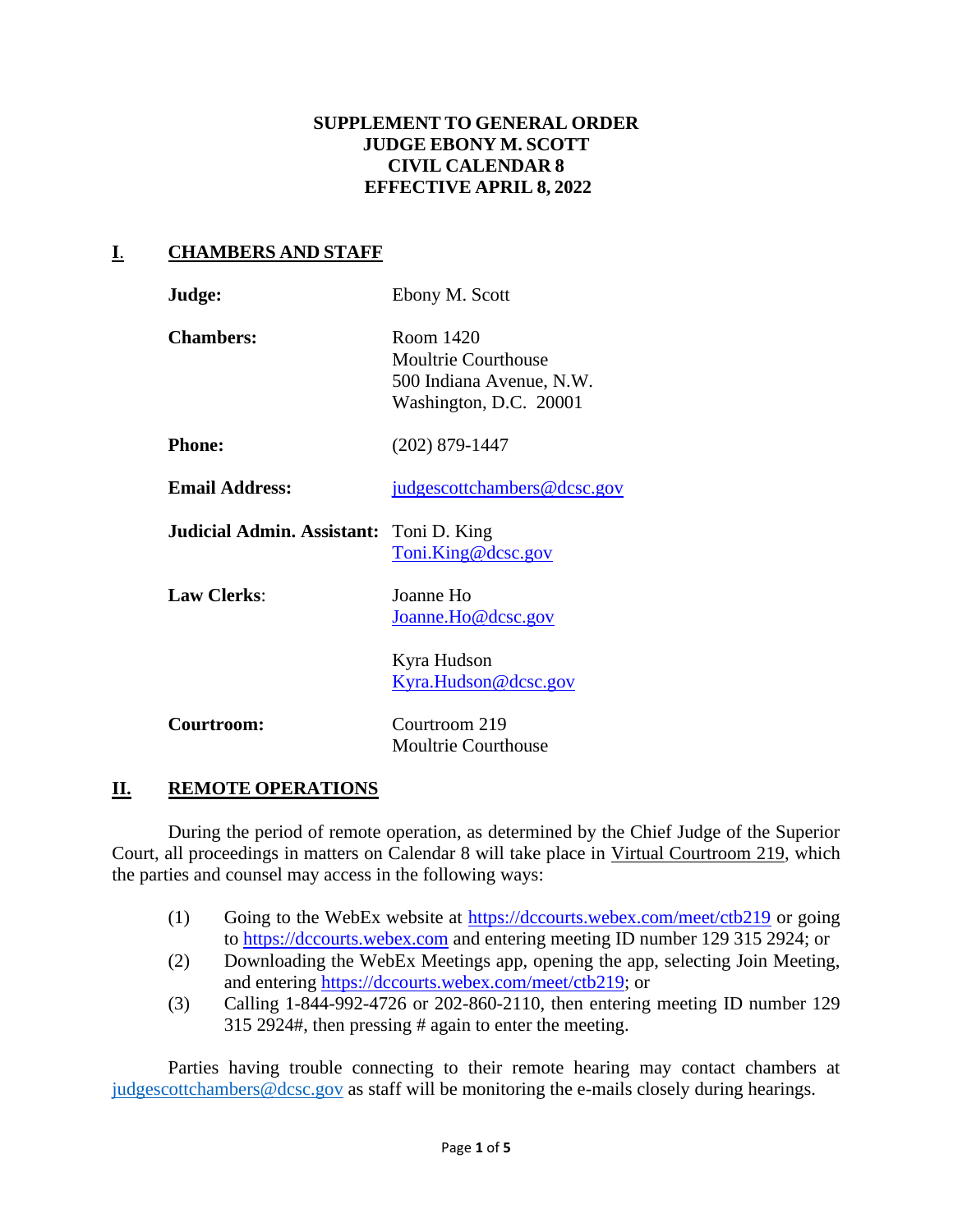**Failure to appear at a remote proceeding may result in the Court entering an unfavorable ruling against you, including dismissal of a case or entry of default.**

#### **III. VIRTUAL COURTROOM PROTOCOL**

All parties should make best efforts to appear both by audio and video. If video is unavailable, a party may appear by telephone only for non-evidentiary proceedings.

When entering the virtual courtroom (by dialing in on a phone, or signing in through the website or app), the party should not attempt to speak because another hearing may be underway. Each party should be automatically muted by the courtroom clerk when you first arrive. If you are using the WebEx website or the app, you may check in with the courtroom clerk using the "chat" function. If you are on a telephone, you should wait for your case to be called.

# **IV. EXHIBITS**

If a party or counsel intends to rely on exhibits or other documents during the hearing, the party or counsel shall e-mail the exhibits to the Court at [judgescottchambers@dcsc.gov,](mailto:judgescottchambers@dcsc.gov) copying all sides, no later than 5:00 p.m. two business days before the hearing. The party or counsel must also file the exhibits on the docket using the CaseFileXpress system and provide a copy of the exhibit to any witness before the hearing. The exhibits must be separately labeled so that they can be easily identified by all parties and the Court during the remote hearing.

## **V. COMMUNICATIONS WITH CHAMBERS**

Except as specifically authorized in this Supplement, no party or lawyer may contact chambers by telephone. Judge Scott's staff will not provide advice of any kind about court rules, practices, or procedures. Judge Scott does not accept letters from parties or lawyers about a case. If a party needs clarification of any rule, practice, or procedure, it should file a motion.

In extraordinary circumstances, parties may contact chambers *jointly* concerning urgent scheduling issues.

## **VI. CONTACT INFORMATION**

Consistent with Super. Ct. Civ. R. 10-I(b), attorneys shall include an email address in all filings, along with a mailing address and phone number. In addition to including a mailing address and phone number in all filings, *pro se* litigants shall also include an email address, if one is available.

## **VII. SCHEDULING PRAECIPES**

Notwithstanding the earlier deadline set forth in Super. Ct. Civ. R. 16(b)(2), Judge Scott will consider a praecipe conforming to the format of Civil Action Form 113 (Praecipe Requesting Scheduling Order) signed by all attorneys and filed by 5:00 p.m. on the Wednesday prior to the Scheduling Conference date.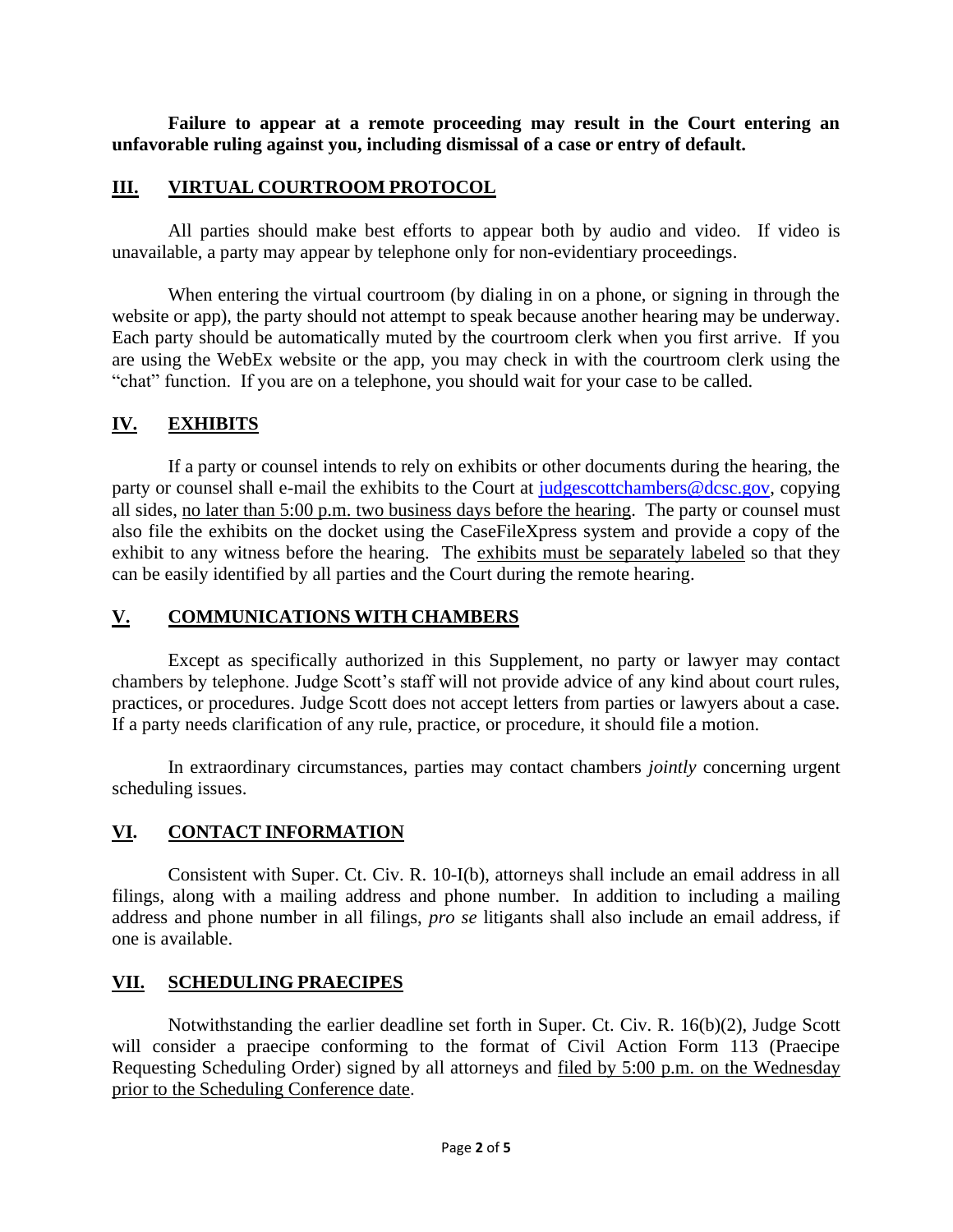#### **VIII**. **MOTIONS**

**Consent Motions:** The title of every motion must indicate whether the motion is opposed or unopposed. Judge Scott strictly enforces the requirement in Super. Ct. Civ. R. 12- I(a) that every motion contains a certification that consent has been sought. Judge Scott may summarily deny a motion that does not contain the requisite certification.

**Electronic Copy of Proposed Order:** Administrative Order 06-17 requires a party eFiling a Motion to submit electronically to chambers at [judgescottchambers@dcsc.gov](mailto:judgescottchambers@dcsc.gov) a proposed order. The proposed order shall not be write-protected and shall be in **Microsoft Word**. The proposed order shall include, after the signature block for the Judge, a list of all attorneys who are to be eServed, the method of service used, the party they represent, as well as the name and address of any *pro se* party to be served and the method of service used. Counsel's adherence to this Administrative Order assists the Court in ruling on motions and informing counsel of the Court's decision in a timely and expeditious manner. Judge Scott may summarily deny a motion if a proposed order is not submitted.

**Length of Filings:** No party may submit a motion or opposition with a legal memorandum exceeding fifteen (15) double-spaced pages in length without obtaining leave of Judge Scott. If a party fails to comply with these requirements, the motion may be summarily denied or struck.

**Courtesy Copies:** Administrative Order 06-17 requires that when an entire eFiling (including exhibits) exceeds twenty-five (25) pages, a paper courtesy copy be mailed or handdelivered to chambers in addition to eService. During the period of remote operation, Judge Scott has suspended the requirement in Administrative Order 06-17. Parties shall instead submit a courtesy copy of any such filing (including any exhibits and attachments) to [judgescottchambers@dcsc.gov.](mailto:judgescottchambers@dcsc.gov)

**Motions to Reschedule a Hearing:** Any motion to reschedule a hearing shall suggest three alternatives dates and times that are convenient to all parties. Pretrial Conferences shall take place on Tuesdays, Wednesdays, and Thursdays at 9:00 a.m. or 3:30 p.m. All other hearings shall take place on Fridays. It is within Judge Scott's discretion to alter this profile.

**E-Filed Motions:** It generally takes up to two to three business days for the Clerk's Office to process filings. A lawyer or party who has a question about the status of a pending motion should check online at [https://eaccess.dccourts.gov/eaccess/,](https://eaccess.dccourts.gov/eaccess/) contact the Clerk's Office at (202) 879-1133, or check CaseFileXpress.com.

**Motions to Compel Discovery**: A party filing a motion to compel discovery must certify compliance with the pre-filing requirements set forth in Super. Ct. Civ. R. 26(h) and 37(a). Judge Scott may summarily deny a motion that does not comply with the pre-filing requirements. Additionally, because Judge Scott will schedule a hearing in these matters, such motions shall include three suggested dates and times for a hearing that have been mutually agreed upon by all parties.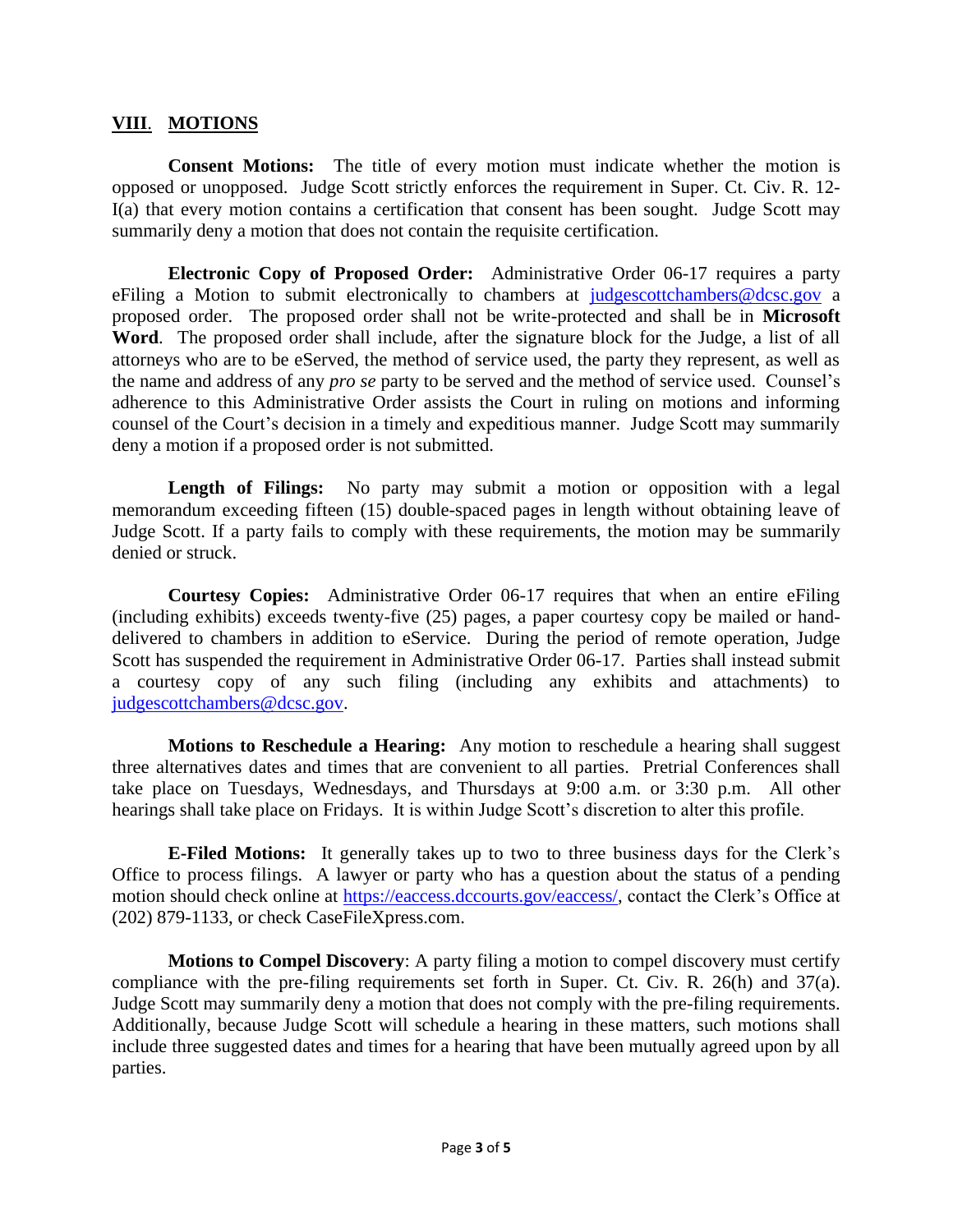Judge Scott will presumptively award attorney's fees and any costs associated with litigating the motion to the prevailing party, pursuant to Super. Ct. Civ. R. 37(a)(5). Parties should bring documentation of their fees to any hearing on the motion. The parties are encouraged to resolve discovery disputes prior to any discovery hearing, and the moving party may file a praecipe withdrawing the motion to compel if parties are able to reach resolution.

**Motions** *in Limine:* Consistent with Super. Ct. Civ. R. 16(d), parties should file Motions *in Limine* at least three weeks before the Pretrial Conference, unless the Court grants leave to file them later. Oppositions to such motions should be filed no later than one week prior to the Pretrial Conference.Judge Scott may rule on Motions *in Limine* at or before the Pretrial **Conference** 

**Motions for Default Judgment:** A party seeking a default judgment must file a motion for default judgment pursuant to Super. Ct. Civ. R. 55(b)(2). A party filing a motion for default judgment should obtain the Affidavit in Compliance with the Servicemembers Civil Relief Act (Civil Action Form 114) no more than thirty (30) days prior to moving for default judgment. The Court has discretion to require parties that submit an affidavit that is dated more than thirty (30) days prior to the filing for default judgment to submit a more recent affidavit.

**Motions to Extend Deadlines and Reschedule Hearings**: Any motion for extension of time should include a statement of the number of previous extensions of the deadline, the effect of granting the motion on other existing deadlines, and must suggest three alternative dates and times that are convenient to all parties. Judge Scott does not automatically grant multiple extensions of Scheduling Orders even when the parties agree. Judge Scott expects any request for an extension to be based on the parties' realistic assessment of the time needed to complete the remaining tasks, and thereby to eliminate the need for additional extensions except in unexpected circumstances. The more extensions one or all parties request, the stronger the justification that Judge Scott expects for each successive request, including a demonstration that the factors that justify the additional extension were not reasonably foreseeable at the time the parties requested the previous extension.

## **IX. PRETRIAL CONFERENCES**

Non-party principals with settlement authority must attend settlement conferences. Counsel and parties are reminded that Super. Ct. Civ. R. 16(e) requires the filing of a Joint Pretrial Statement no later than one week before the Pretrial Conference. Judge Scott may *sua sponte* continue a Pretrial Conference if the parties have not timely filed their Joint Pretrial Statement, or convert the Conference to a Status Hearing.

## **X. TRIAL READINESS HEARINGS**

Generally, Judge Scott will schedule a Status Hearing at 10:00 a.m. on the Friday before a trial, at which the court and parties likely will discuss jury selection procedures and jury instructions (in cases of jury trials); projected length of trial; the witnesses who will be called; issues that could impact the trial schedule; pending motions, if any; evidentiary issues that are anticipated during the trial; and any other issues that will facilitate a fair and efficient trial.